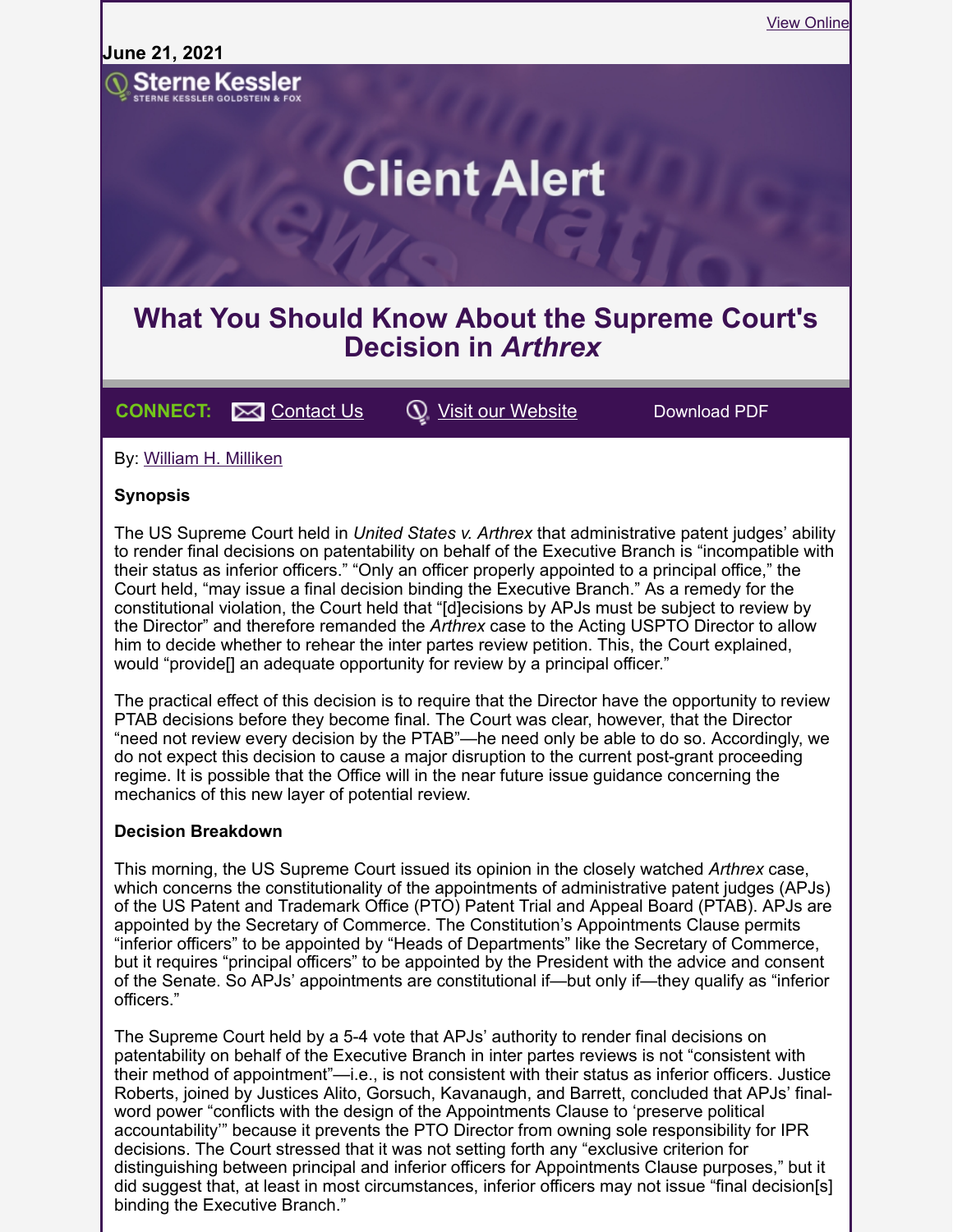As a remedy for the constitutional violation, Justice Roberts—this time joined by Justices Alito, Breyer, Sotomayor, Kagan, Kavanaugh, and Barrett—held that "[d]ecisions by APJs must be subject to review by the Director." Giving the Director such review power, the Court explained, renders APJs inferior officers that are validly appointed by the Secretary of Commerce. Accordingly, the Court partially invalidated 35 U.S.C. § 6(c), which provides that "[o]nly the Patent Trial and Appeal Board may grant rehearings," and severed it from the remainder of the statute. Following the Court's decision, the Director "may review final PTAB decisions and, upon review, may issue decisions himself on behalf of the Board."

Justice Gorsuch issued an opinion concurring in part and dissenting in part. Justice Gorsuch agreed that APJs' method of appointment did not comply with the Appointments Clause, but he disagreed with the majority's chosen remedy. In Justice Gorsuch's view, determination of the appropriate remedy was "a policy choice" better suited for Congress. Justice Gorsuch would have simply "identiffied] the constitutional violation, explain [ed] [the Court's] reasoning, and 'set[] aside' the PTAB's decision in this case." Justice Gorsuch also reiterated the view expressed in his *Oil States* dissent that the IPR regime is inconsistent with the constitutionally mandated separation of powers.

Justice Breyer, joined by Justices Sotomayor and Kagan, concurred in the judgment in part and dissented in part. These three Justices would have held that APJs' appointments were valid because APJs are subject to sufficient direction and supervision by the Secretary of Commerce and the PTO Director to render them inferior officers. As noted above, however, they agreed that, assuming there was in fact an Appointments Clause violation, the remedial approach set forth in Justice Roberts's opinion was correct.

Finally, Justice Thomas—joined in part by Justices Breyer, Sotomayor, and Kagan—dissented. Justice Thomas would have held that APJs are inferior officers because they are "lower in rank to" and subject to the supervision of the PTO Director and the Secretary of Commerce. Justice Thomas catalogued several such means of supervision—for example, the Director's ability to prescribe procedural rules, to set APJs' pay, to designate or de-designate particular opinions as precedential, and to affect the composition of panels. Justice Thomas disagreed with the majority's suggestion that inferior officer decisions must be directly reviewable by a principal officer.

So, as a practical matter, where does this leave us? The short answer is that, going forward, the Director will have the opportunity to review PTAB decisions in IPRs before they become final, and if, he so chooses, to "issue decisions himself on behalf of the Board." The Court was clear, however, that the Director "need not review every decision by the PTAB"—he need only *be able* to do so. Accordingly, we do not expect this decision to cause a major disruption to the current post-grant proceeding regime. It is possible that the Office will in the near future issue guidance concerning the mechanics of this new layer of potential review.

The group of cases that have been remanded to the PTAB on *Arthrex*-related grounds and then stayed will likely be subject to the same treatment as the Supreme Court directed for *Arthrex* itself: the Director will be afforded the opportunity to "decide whether to rehear" the cases. Again, however, the mechanics of this review process remain to be seen.

We will be monitoring this issue and will provide analysis of additional developments as they occur.

#### **For more information, please contact:**



**William H. Milliken Director** [wmilliken@sternekessler.com](mailto:wmilliken@sternekessler.com)



**Jon E. Wright Director** [jwright@sternekessler.com](mailto:jwright@sternekessler.com)